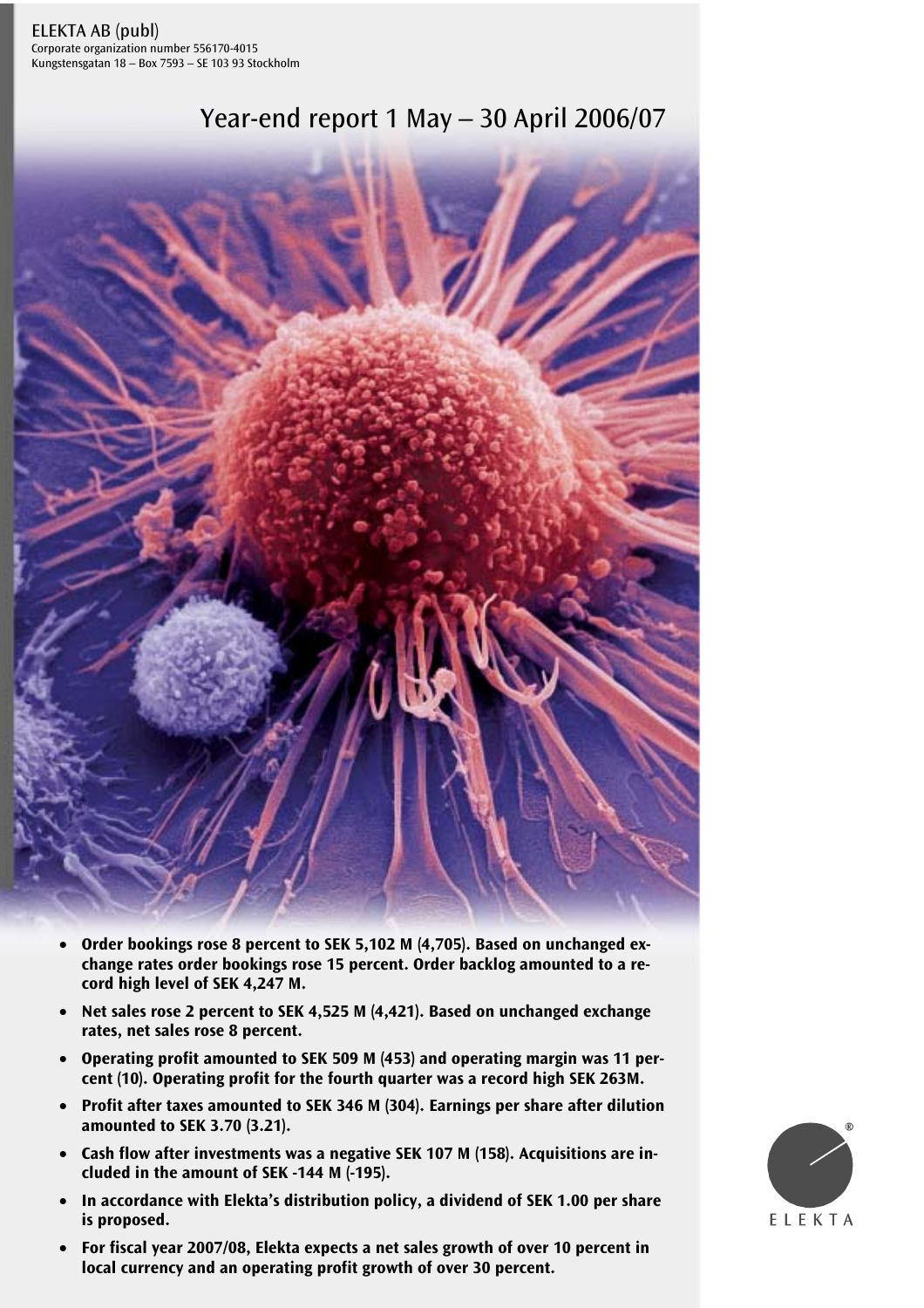

## **Elekta's operations**

Elekta is an international medical technology Group, providing advanced clinical solutions, comprehensive information systems and services for efficient and high precision treatment of cancer and brain disorders. Elekta's solutions are used at over 4,000 hospitals worldwide. Elekta is the world leader in image guided and stereotactic clinical solutions for radiosurgery and radiation therapy, methods for treating tumors and functional targets with ultrahigh precision while sparing healthy tissue. The Elekta Group is also the world's largest supplier of software solutions across the spectrum of cancer care. All of Elekta's clinical solutions employ non-invasive or minimally invasive techniques. This means that in addition to being clinically effective, these solutions are also cost-effective and gentle on the patient.

## **Market outlook**

The total market for Elekta's clinical solutions, IT systems and services is expected to grow by 5-10 percent annually and the demand remains strong. However, the high value of individual orders and order coordination within the framework of health care investment programs often lead to significant quarterly variations in business volume, product mix and geographical mix.

The market development is driven by an increased incidence of cancer and by the shortage of treatment capacity that is prevailing in most countries. New advanced, more precise and accurate methods are expected to increase the role of radiation therapy in the future. The rapid development of new technology is resulting in higher average order values. An increasing number of customers are requesting more comprehensive and long-term relationships with suppliers.

## **Significant events**

- Elekta continues to install Elekta Synergy® for image-guided radiation therapy worldwide at a rapid pace and is steadily strengthening its leading position in this new method for treating cancer, which offers greater precision and accuracy. A clear majority of the linear accelerator orders placed to Elekta are now including technology for high resolution 3D Xray technology.
- The market introduction of Leksell Gamma Knife® Perfexion™ has been very successful, exceeded expectations and confirmed Elekta's leadership in stereotactic radiosurgery. Both order intake and delivery volumes were high in the fourth quarter. A majority of Elekta's Gamma Knife customers during the year has opted for this advanced model and in total, Elekta has received 26 orders for Leksell Gamma Knife Perfexion. Elekta now has the full delivery capacity needed to meet an expected continued high demand.
- In August 2006, Elekta finalized the acquisition of 80 percent of Beijing Medical Equipment Institute (BMEI). This acquisition strengthens Elekta's position on the Chinese market for radiation therapy solutions and brings to Elekta the ability to meet the needs of the Chinese and other emerging markets for less capital-intensive and more affordable cancer management solutions.
- In May 2007, Elekta finalized the acquisition of the Italian company 3D Line Research and Development S.r.l., adding to Elekta a highly qualified R&D group specialized in stereotactic radiosurgery and dynamic IMRT treatments as well as a product portfolio of advanced equipment and treatment planning software systems for performing radiation therapy with extreme precision and optimized dose distribution.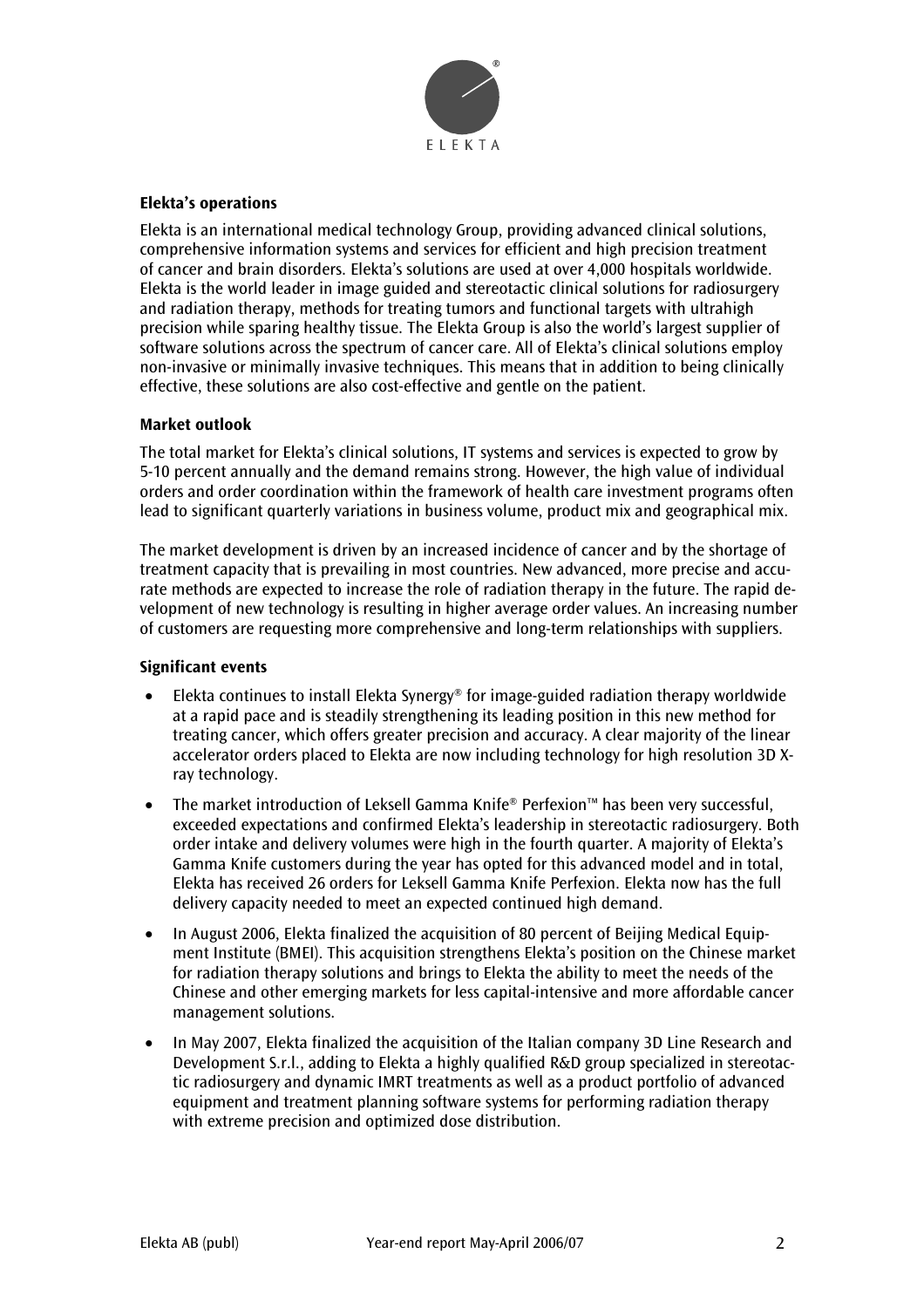

## **Order bookings and order backlog**

Order bookings rose 8 percent to SEK 5,102 M (4,705). Elekta BMEI, acquired in August 2006, contributed SEK 14 M. Based on unchanged exchange rates order bookings rose 15 percent.

Based on unchanged exchange rates order bookings in North and South America rose 16 percent, region Europe, including Middle East and Africa, rose 18 percent and Asia rose 6 percent.

Order booking rose 1 percent during the fourth quarter to SEK 1,563 M (1,543).

Order backlog on April 30, 2007, was at an all time high level of SEK 4,247 M (3,875).



| Order bookings              | <b>Quarter 4</b> | Quarter 4 Change |        | 12 months | 12 months Change |       |
|-----------------------------|------------------|------------------|--------|-----------|------------------|-------|
| <b>ISEK M</b>               | 2006/07          | 2005/06          |        | 2006/07   | 2005/06          |       |
| Europe, Middle East, Africa | 532              | 619              | $-14%$ | 1.997     | 1.711            | 17%   |
| North and South America     | 776              | 687              | 13%    | 2.307     | 2.169            | 6%    |
| Asia                        | 255              | 237              | 8%     | 798       | 825              | $-3%$ |
| <b>Group</b>                | 1,563            | 1,543            | $1\%$  | 5,102     | 4,705            | 8%    |

## **Market comments**

## *North and South America*

The North American market continues to show healthy growth, primarily driven by the rising cancer incidence and by the rapid acceptance of new and refined treatment methods such as image guided radiation therapy (IGRT) and stereotactic radiation therapy (SRT).

Elekta's leadership in image guided radiation therapy, combined with Elekta's ability to supply treatment equipment and information management systems as one comprehensive and integrated offer, have substantially strengthened Elekta's position on the North American market.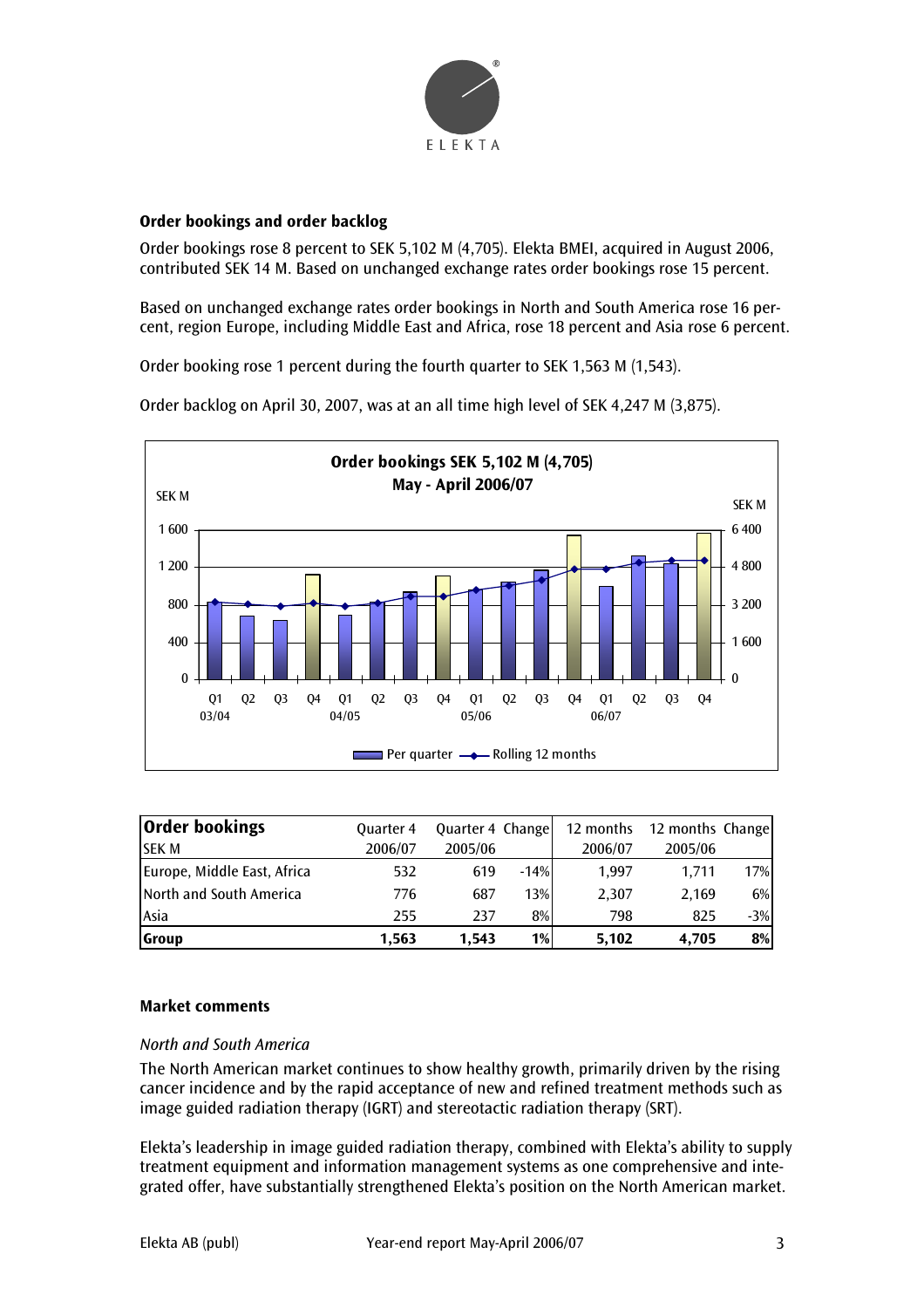

Virtually all linear accelerator orders placed to Elekta from North America are now including technology for high resolution 3D X-ray technology.

Elekta is the market leader in the segment for stereotactic radiation therapy and radiosurgery (SRS/SRT) which is expected to grow rapidly in the coming years. The market introduction of Leksell Gamma Knife® Perfexion™ has been met with high interest from both current Gamma Knife users and new potential customers. Through the launch of Elekta Axesse™, Elekta is now also offering a complete and multifunctional treatment system for all applications of SRS/SRT.

In the US market, efficiency in patient flows and processing of clinical data are often decisive sales arguments. Software systems that handle both the entire treatment process and administration and resource allocation are therefore in most cases an integrated part of the delivery of treatment systems.

## *Europe including Middle East and Africa*

Elekta's position in the European market for radiation therapy is strong. The European market is driven primarily by the lack of care capacity and therapeutic equipment. In many European countries, the number of linear accelerators per capita is less than half that of the US.

Several countries are showing interest in different forms of private financing of public care, similar to the Private Financing Initiative (PFI) model that has been established in the UK. Elekta's ability to provide comprehensive and integrated solutions, yet based on industry standards and open connectivity, makes the company an attractive partner in such projects.

In Western Europe, the number of large coordinated investments in new treatment capacity during fiscal year 2006/07 has been lower than in preceding years and the total market activity has thus been lower. In 2007/08, the market is expected to show good growth.

There is a substantial demand in Europe for information systems for cancer care, particularly for the purpose of improving productivity, streamlining operations and multi-site connectivity. Elekta continues therefore to introduce IMPAC systems on more markets in Europe, at a pace deemed suitable taking into account installation and service resources.

#### *Asia*

In China, the healthcare system is currently undergoing reform and restructuring, in order to meet the growing need for advanced care and to make these services more accessible to a lager share of the population. This has caused the long-standing market growth in China to weaken temporarily and the market to decline, compared to previous year. During the spring of 2007, the number of tender requests has increased.

Elekta is the market leader in China in the segment for advanced radiation therapy solutions. The acquisition of 80 percent of Beijing Medical Equipment Institute (BMEI) will further strengthen Elekta's position on the Chinese market.

Long-term, there is a solid rationale for a continued rapid economic growth in China and other Asian countries. The number of linear accelerators in the country is approximately 0.6 per million inhabitants and in countries such as India, the Philippines and Indonesia, this number is even lower. Through market leadership in the advanced segment and new offerings under development in the newly acquired Elekta BMEI, Elekta is well positioned to meet continued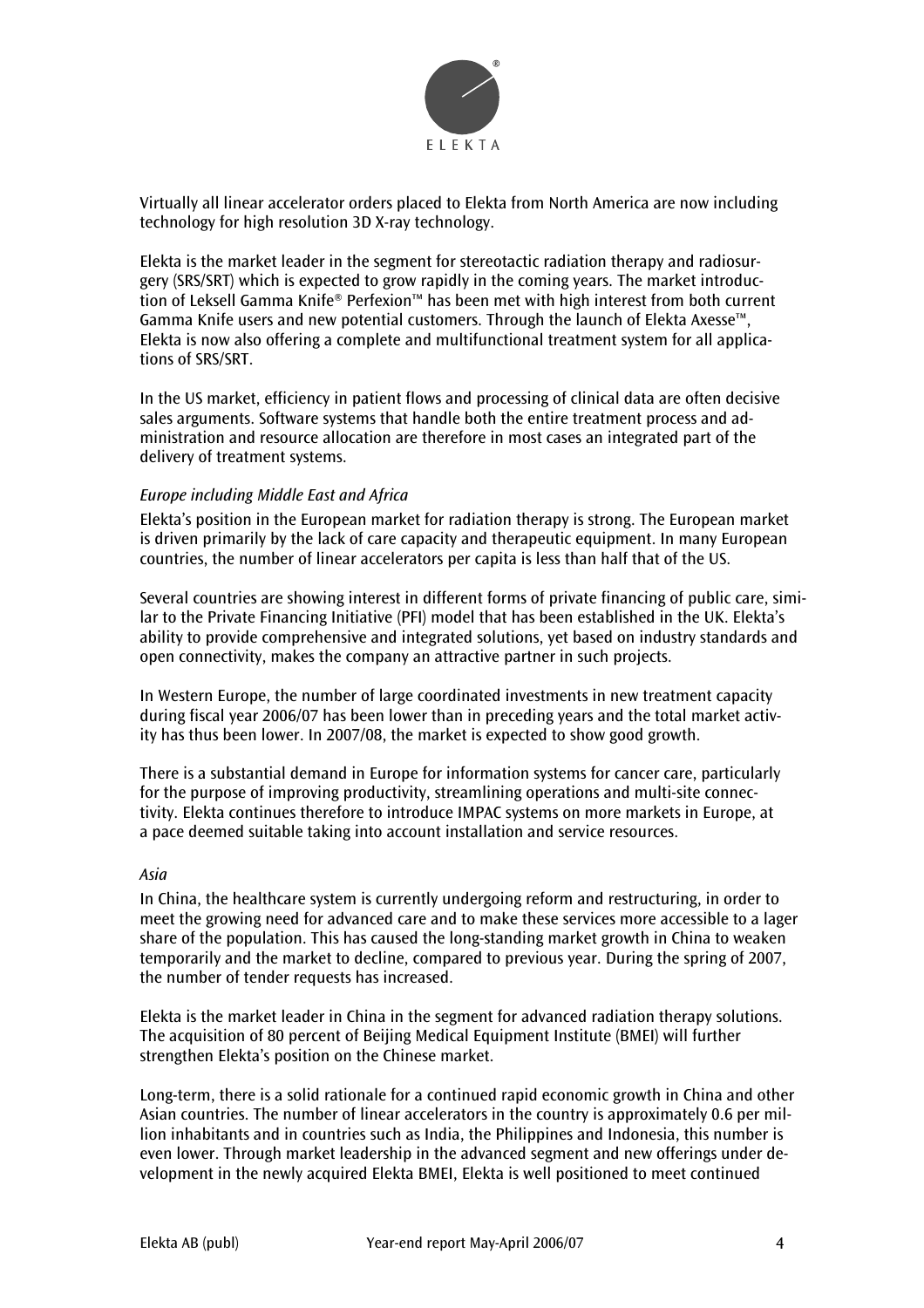

strong demand in the region and to support health care providers in these countries in their quest to develop cancer care.

In Japan, there is a large installed base of Leksell Gamma Knife and subsequently, there is substantial potential for upgrades to Leksell Gamma Knife Perfexion. Due to the long process for regulatory approval in Japan, Elekta does not expect to be able to introduce this new system until late in the fiscal year 2007/08. During fiscal year 2006/07, Elekta has invested in radiation therapy reference centers in Japan and the company expects to be able to increase market share on the linear accelerator market.

Several countries in the region, including India and Australia, show good growth and Elekta gradually strengthens its position on these markets.

## *Aftermarket*

Elekta's aftermarket is continuing to show favorable development, partly as a result of a growing installed base. The shift towards more advanced, newly launched systems is resulting in more customers choosing comprehensive service agreements.

Elekta continues to focus on further development of support and lifecycle business and on providing value-based services to the expanding customer base.

## **Net sales**

Net sales rose 2 percent to SEK 4,525 M (4,421). Elekta BMEI, acquired in August 2006, contributed SEK 23 M. Based on unchanged exchange rate, net sales rose 8 percent.

Net sales rose during the fourth quarter to SEK 1,443 M (1,384).

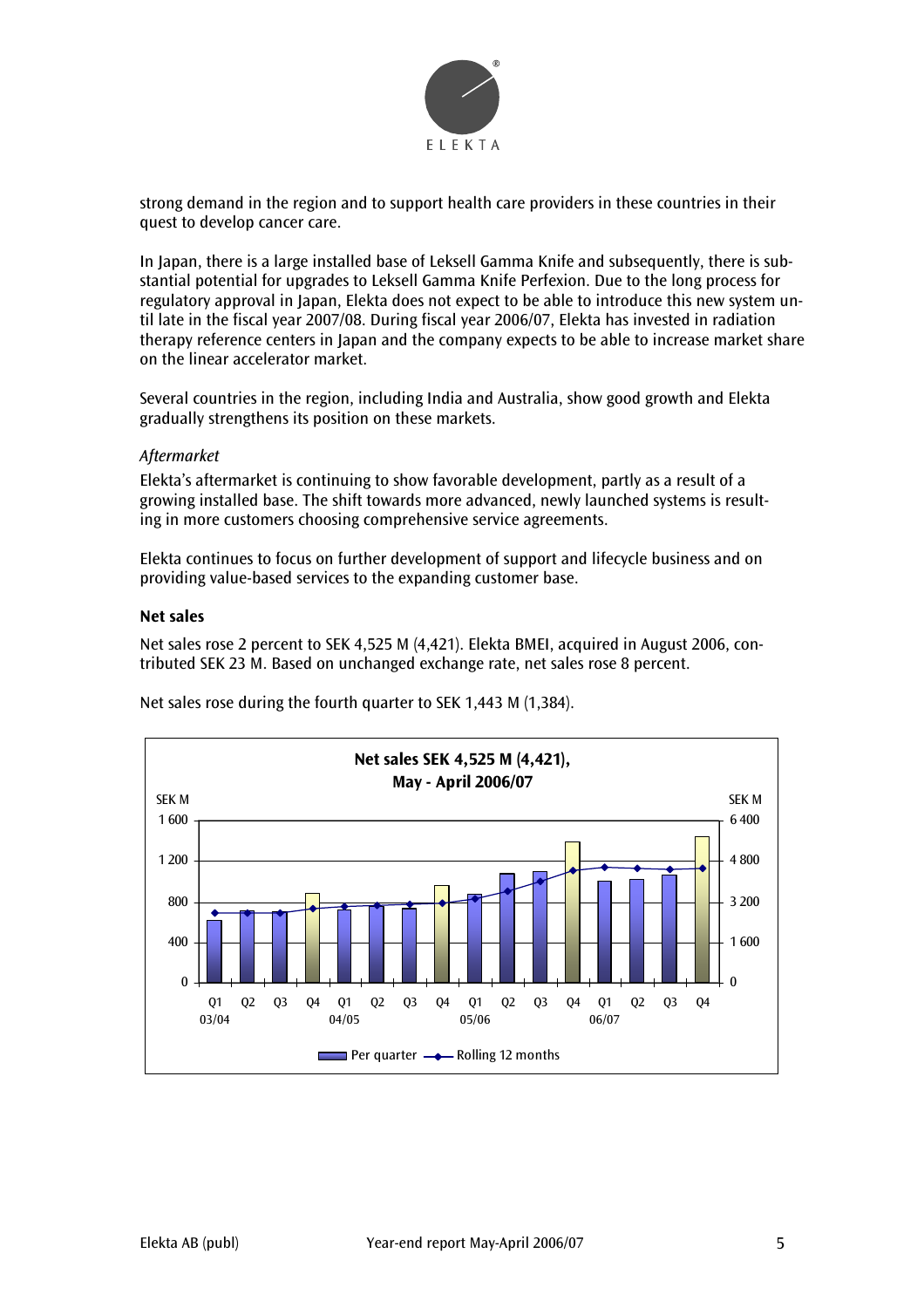

| Net sales                   | <b>Quarter 4</b> | Quarter 4 Change |        | 12 months | 12 months Change |        |
|-----------------------------|------------------|------------------|--------|-----------|------------------|--------|
| <b>SEKM</b>                 | 2006/07          | 2005/06          |        | 2006/07   | 2005/06          |        |
| Europe, Middle East, Africa | 619              | 463              | 34%    | 1.840     | 1.608            | 14%    |
| North and South America     | 640              | 621              | 3%     | 1.933     | 1.971            | $-2\%$ |
| Asia                        | 184              | 300              | $-39%$ | 752       | 842              | $-11%$ |
| Group                       | 1.443            | 1.384            | 4%     | 4.525     | 4.421            | 2%     |

## **Earnings**

Operating profit rose 12 percent to SEK 509 M (453), positively impacted by increased delivery volumes and lower amortization of intangibles and negatively by currency movements.

Gross margin amounted to 41 percent (42). Operating margin was 11 percent (10).

Operating profit during the fourth quarter amounted to a record high SEK 263 M (201), primarily as a result of increased net sales. Operating margin was 18 percent (15).

The calculated IFRS 2 (Share-based payment) costs for Elekta's outstanding option programs amounted to SEK 22 M (20).

Investments in research and development rose 11 percent to SEK 374 M (337) equal to 8 percent (8) of net sales. Capitalization of development costs and amortization of capitalized development costs affected earnings in the amount of SEK 14 M (20). Capitalization amounted to SEK 27 M (32) and amortization to SEK 13 M (12).

*Exchange rate effects on operating profit compared with preceding year:* 

- Exchange rate movements affected operating profit before recorded exchange differences negatively by about SEK 106 M.
- Recorded exchange gains in operations amounted to SEK 35 M.
- Recorded exchange losses in operations preceding year was SEK 35 M.

In total, exchange rate fluctuations 2006/07 compared with the preceding year affected operating profit negatively by SEK 36 M.

Currency hedging is done on the basis of anticipated sales in foreign currency over a period of up to 24 months. Exchange rate gains from forward contracts in operating profit amounted to SEK 63 M (loss: 27). Unrealized exchange rate gains from cash flow hedges amounted to SEK 18 M and are reported in shareholders' equity, taking into account the tax effect.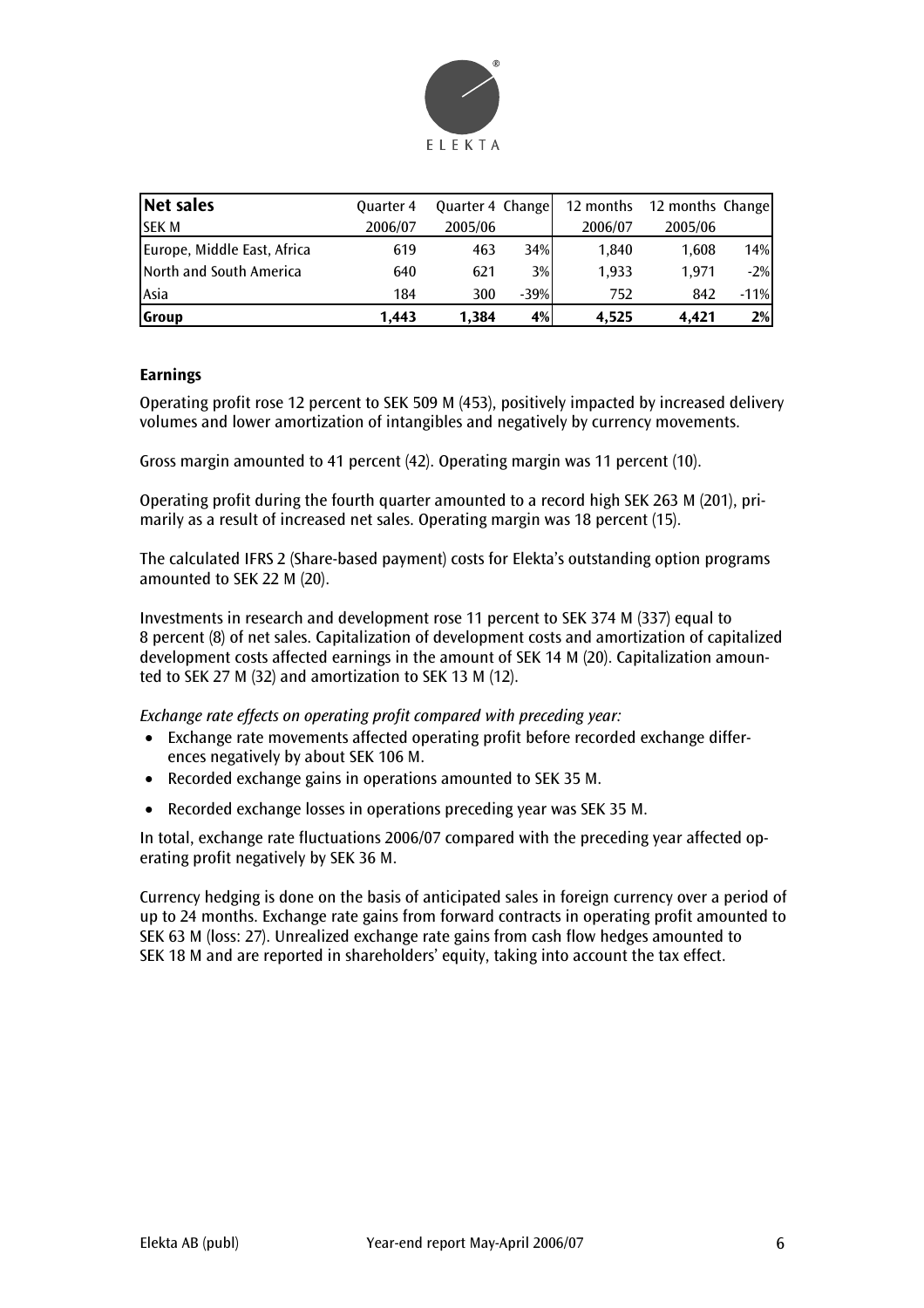



Net financial items amounted to a loss of SEK 2 M (loss: 9). Net interest expenses amounted to SEK 25 M (31). Shares in the earnings of associated companies amounted to SEK 17 M (15) and financial exchange rate gains to SEK 6 M (7).

Profit after net financial items rose to SEK 507 M (444). Tax expense for 2006/07 amounted to SEK 161 M and was positively affected by adjustments regarding prior years. Profit after taxes amounted to SEK 346 M (304).

Earnings per share amounted to SEK 3.72 (3.23) before dilution and SEK 3.70 (3.21) after dilution.

Return on shareholders' equity amounted to 19 percent (17) and return on capital employed was 20 percent (18).

## **Investments and depreciation**

The acquisition of BMEI resulted in an increase in intangible and tangible fixed assets of SEK 170 M. Other investments in intangible and tangible assets amounted to SEK 153 M (187). Amortization of intangible and depreciation of tangible assets amounted to SEK 136 M (171).

## **Liquidity and financial position**

Cash flow from operating activities was positive SEK 150 M (pos: 498). Working capital increased due to high delivery volumes late in the fourth quarter. This together with a change in geographical mix resulted in an increase in trade receivables by SEK 345 M to SEK 1,261 M. Cash flow after investments was a negative SEK 107 M (neg. 158). Acquisitions were included in the amount of SEK 144 M (195).

Liquid funds amounted on April 30, 2007 to SEK 484 M (981). SEK 9 M of bank balances was pledged primarily for commercial guarantees.

Interest-bearing liabilities amounted on April 30, 2007 to SEK 987 M (1,091). Net debt amounted to SEK 503 M (110).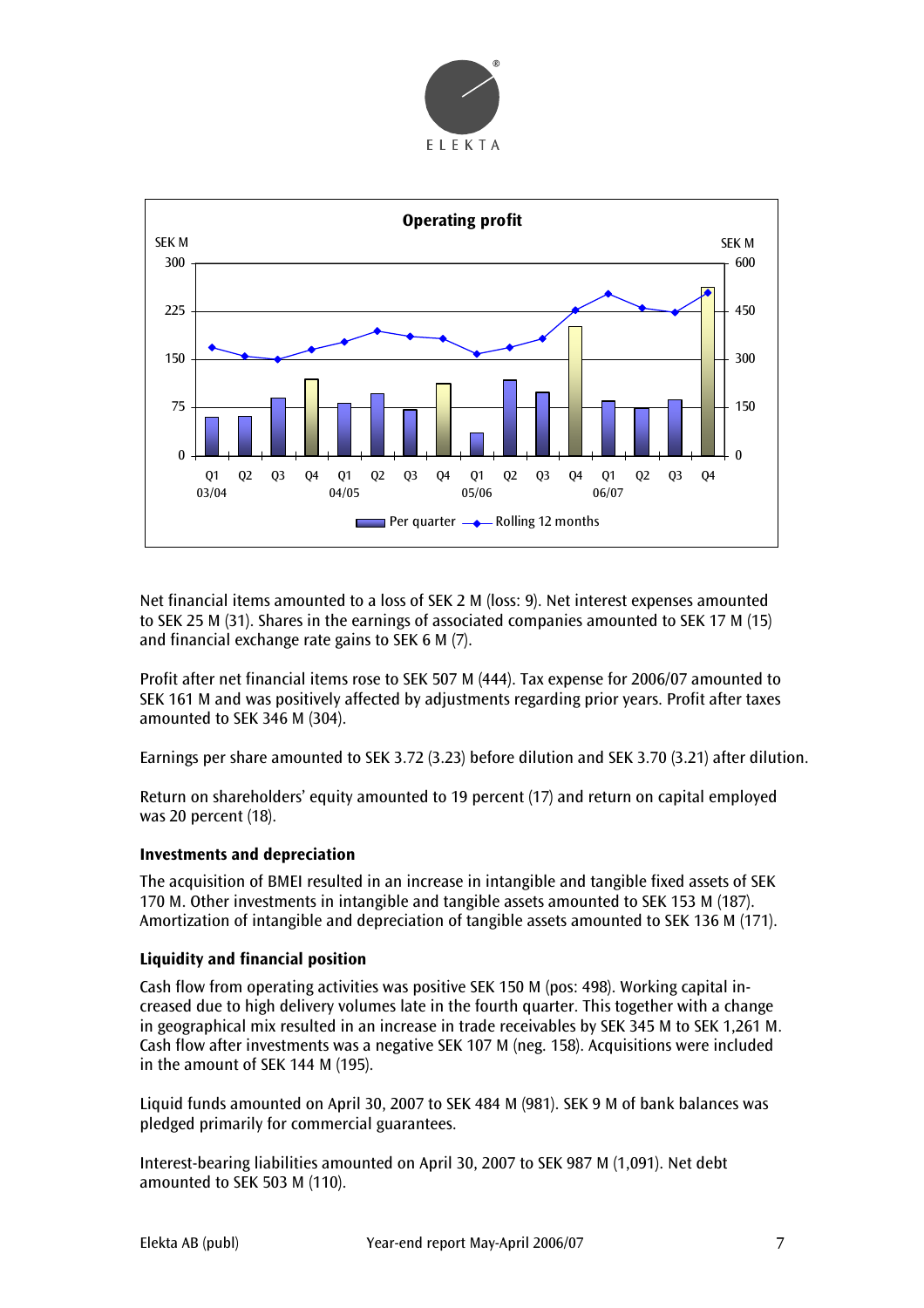

Net debt/equity ratio was 0.27 and equity/assets ratio was 35 percent.

During May-April 2006/07, 264,621 new Series B shares were subscribed through the exercise of warrants distributed within the framework of the established option program.

801.700 shares repurchased during June-July 2006 were cancelled following the approval of the Annual General Meeting.

During the period March 12 through March 16, 2007, Elekta repurchased 759,271 B shares at an average price of SEK 131.65 totaling SEK 99,958,778. Accordingly, Elekta's current holding of own shares (treasury stock) amounts to 759,271 B shares, which Elekta's Board intends to propose to the AGM to be cancelled.

On May 31, 2007, the total number of shares was 93,794,776.

## **Employees**

The average number of employees was 1,951 (1,750).

The number of employees on April 30, 2007 totaled 2,031 compared with 1,812 on April 30, 2006. The increase was primarily a result of the acquisition of BMEI.

#### **Parent Company**

The operations of the Parent Company include Group management and Group-wide functions, as well as financial administration. The Parent Company's profit after net financial items amounted to SEK 38 M (profit: 19). The average number of employees was 20 (21).

## **Acquisition of BMEI**

Elekta's acquisition of 80 percent of the equity of the Chinese provider of radiation therapy equipment, Beijing Medical Equipment Institute (BMEI) and the transformation of the company into a Joint Venture (JV) was finalized, after the business license was granted by the Beijing Administration for Industry and Commerce on August 18, 2006. The acquisition value including direct acquisition costs amounted to SEK 149 M.

BMEI's registered office is in Chang Ping, a suburb north of Beijing, and at time of acquisition had 146 employees.

The initial accounting for the fair values to be assigned to the acquired unit's identifiable assets and liabilities has been provisionally established. Intangible assets and goodwill have been valued at SEK 130 M. The intangible assets consist of technology under development and the amortization period is five years. Goodwill refers primarily to future synergy effects.

The acquisition enables Elekta to meet the needs of the Chinese and other developing markets for less capital-intensive equipment for radiation therapy. Elekta plans to develop the operations of BMEI through investments in research and development, production capacity and infrastructure.

Net sales from date of acquistion to end of April 2007 amounted to SEK 23 M and the operating loss amounted to SEK 7 M.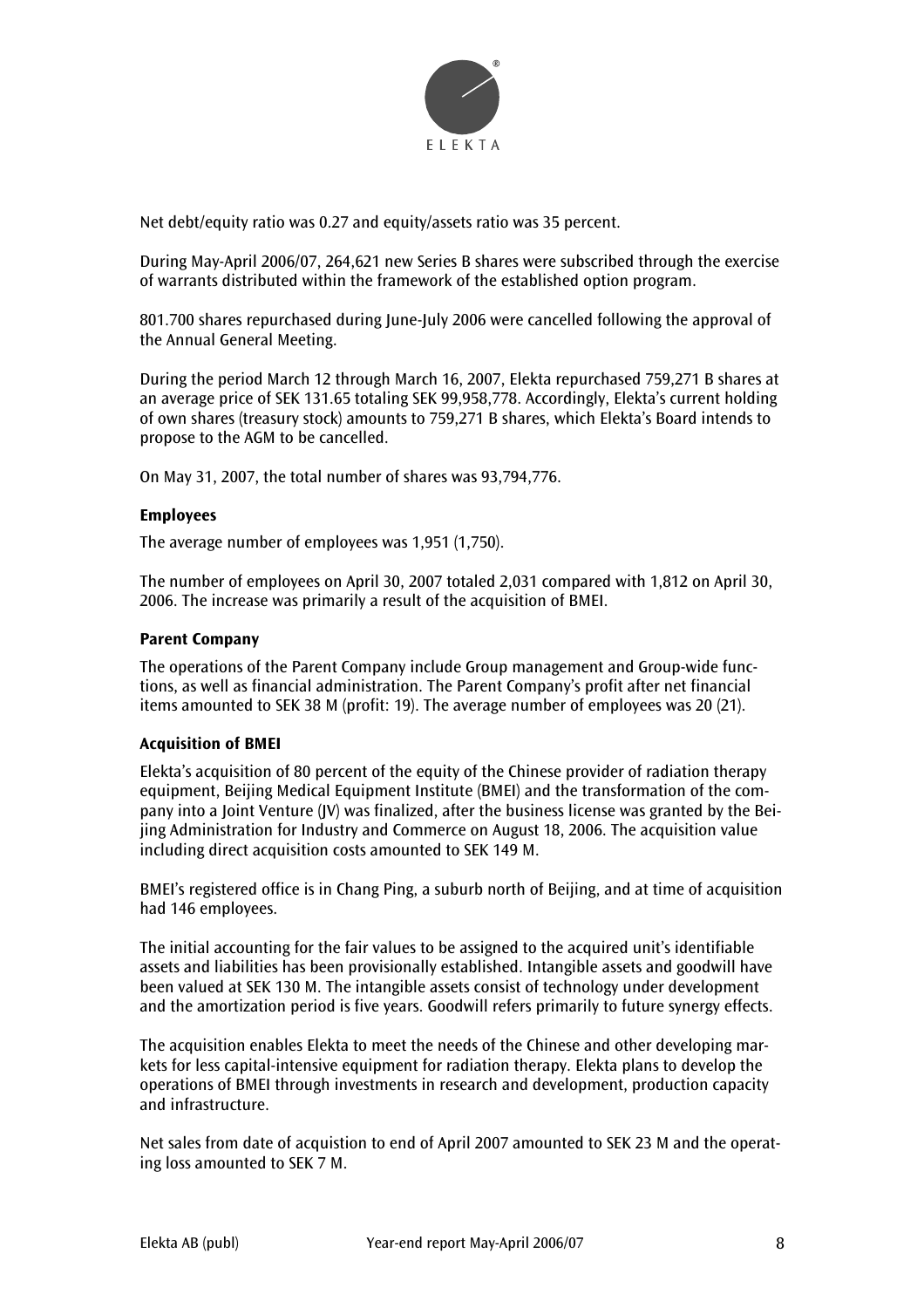

## **Acquisition of 3D Line**

In May 2007, Elekta acquired 3D Line Research and Development (3D Line), adding to Elekta a highly qualified R&D group specialized in stereotactic radiosurgery and dynamic IMRT treatments as well as a product portfolio of advanced equipment and treatment planning software systems for performing radiation therapy with extreme precision and optimized dose distribution.

In May, Elekta paid 10 million Euro in cash for 3D Line. The purchase agreement contains also an earn-out maximized to 8 million Euro, dependent on the company's performance during the coming 3 years.

3D Line's registered office is in Milan, Italy and at time of acquisition had 20 employees.

## **Future prospects for fiscal year 2007/08**

Demand for Elekta's clinical solutions, products and services remains strong. The order backlog is on a record high level. The product portfolio is broader and more competitive than ever before.

For fiscal year 2007/08, Elekta foresees a net sales growth exceeding 10 percent, in local currency.

Elekta's leading position in IGRT, combined with the newly launched systems for stereotactic radiation therapy and stereotactic radiosurgery, is shifting the product mix towards more advanced systems.

During fiscal year 2007/08, operating profit is expected to grow over 30 percent, primarily driven by product mix changes and operating leverage. Net sales and operating profit is expected to be higher in the second half of the fiscal year, compared with the first half.

Changes in currency exchange rates may affect Elekta's ability to reach its targets.

## **Dividend and proposal to repurchase shares**

Elekta's goal is to provide shareholders with a favorable return and value growth. According to the company's dividend policy, the goal is to distribute 20 percent or more of net profit to the shareholders in the form of dividends, share repurchases or comparable measures. Decisions regarding dividend payments are based on Elekta's financial position, the expected profitability trend, growth potential and investment needs.

For fiscal years 2004/05 and 2005/06 respectively, dividend together with share repurchases in the following years, has corresponded to 86 percent and 97 percent of net profit, in line with the company's ambition to create shareholder value.

In accordance with the company's dividend policy, the Board proposes a dividend of SEK 1.00 per share, corresponding to approx. SEK 93 M and 27 percent of net profit.

The Board also intends to propose to the Annual General Meeting on September 25, 2007 a new authorization for the Board to repurchase a maximum of 10 percent of the number of shares outstanding in Elekta AB. The decision on repurchases will be made during the year based on the share price performance, Elekta's financial position, profitability trend and investment needs.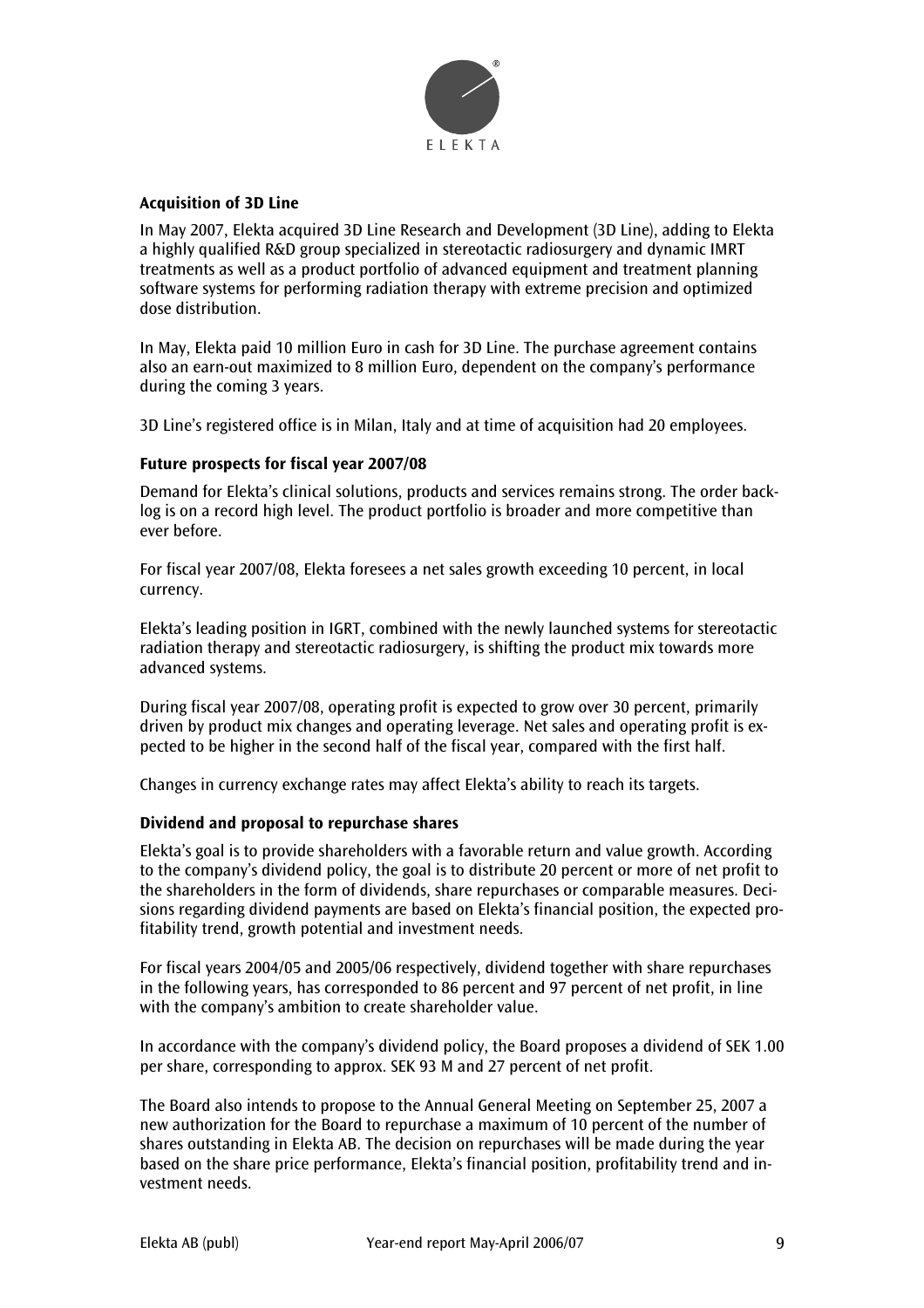

## **Annual General Meeting**

The Annual General Meeting will be held on Tuesday, September 25, 2007 at 3:00 p.m. at the Polstjärnan Konferens, Sveavägen 77, Stockholm.

## **Financial information**

The annual report for 2006/07 is scheduled for publication on September 11, 2007. Interim report for May-July 2007/08 will be published on September 25, 2007.

Stockholm June 14, 2007

Elekta AB (publ)

Tomas Puusepp President & CEO

*The Company's auditors have not reviewed this interim report.*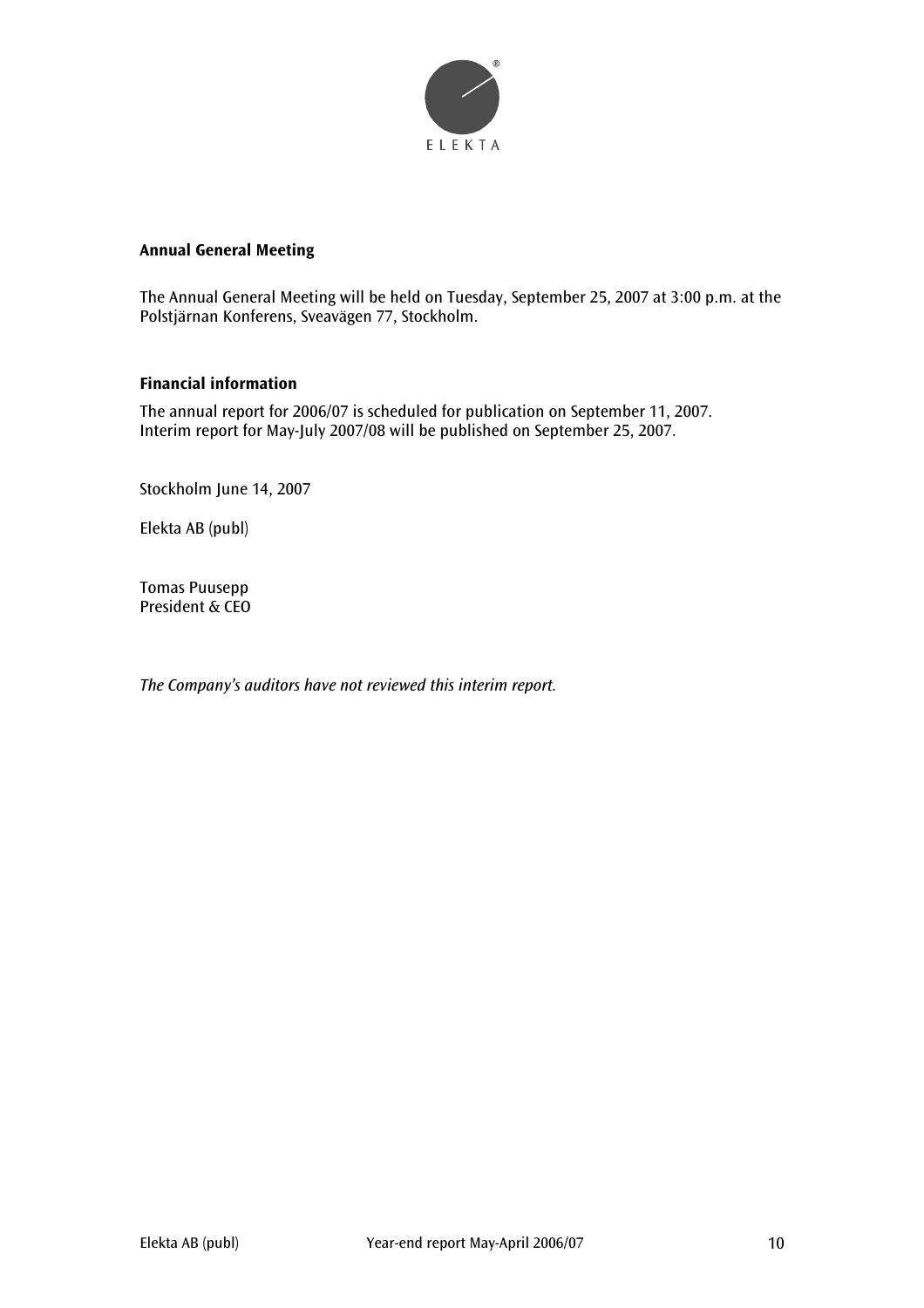

## **For further information, please contact:**

Peter Ejemyr, Group Vice President Corporate Communications, Elekta AB (publ) Tel: +46 733-611 000 (mobile), e-mail: peter.ejemyr@elekta.com

For more information on Elekta, please visit www.elekta.com

## **Capital Markets Day with webcast and call-in option**

Elekta will hold a Capital Markets Day today, June 14, from 3 pm to approx. 6 pm. This event will be held at Elekta's head office on Kungstensgatan 18, in central Stockholm.

Remote attendance details:

The Capital Markets Day on June 14, will be broadcasted over the Internet (audio and slides). Please visit http://www.elekta.com/investors and follow the link or use the direct link: http://events.webeventservices.com/elekta/2007/06/14/

It will also be possible to dial in and listen to this event:

- Swedish dial-in number: +46 (0)8 505 20 110
- UK dial-in number: +44 (0)20 7162 0025
- US dial-in number: +1 334 323 6201

Password: Elekta (NOTE: for Local Connect dial-in numbers – you may have to dial the area code to enter the conference.) Dial-in participants can watch slides on the web (see link above). No telephone Q&A session will be held. Remote participants can instead e-mail questions to ir@elekta.com during the event. The slide package will be distributed upon request after the event. If you wish to receive the slides, please send an e-mail to ir@elekta.com.

A replay of the event will be available until June 22, 2007. Please use the same link as above or call the numbers below and give the access code 750274.

- Swedish replay number:  $+46(0)850520333$
- UK replay number: +44 (0) 207 031 4064
- US replay number: +1 954 334 0342

## **Accounting principles**

This interim report has been prepared in accordance with the Annual Accounts Act, IAS 34 Interim Financial Reporting and the Swedish Financial Accounting Standards Council's recommendation RR 31 Interim Reporting for Groups and, with regard to the Parent Company, RR 32 Accounting for legal entities. Applied accounting principles and calculation methods are in accordance with the Annual Report for 2005/06.

| <b>Exchange rates</b> |          | Average rate |                 |        | <b>Closing rate</b> |                 |        |
|-----------------------|----------|--------------|-----------------|--------|---------------------|-----------------|--------|
|                       |          | May-Apr.     | May-Apr. Change |        | Apr. 30,            | Apr. 30, Change |        |
| Country               | Currency | 2006/07      | 2005/06         |        | 2007                | 2006            |        |
| Euro                  | 1 EUR    | 9.205        | 9.365           | $-2%$  | 9.159               | 9.299           | $-2%$  |
| <b>Great Britain</b>  | 1 GBP    | 13.604       | 13.710          | $-1%$  | 13.423              | 13.363          | 0%     |
| Japan                 | 100 JPY  | 6.087        | 6.782           | $-10%$ | 5.635               | 6.485           | $-13%$ |
| <b>United States</b>  | 1 USD    | 7.120        | 7.728           | $-8%$  | 6.738               | 7.413           | $-9%$  |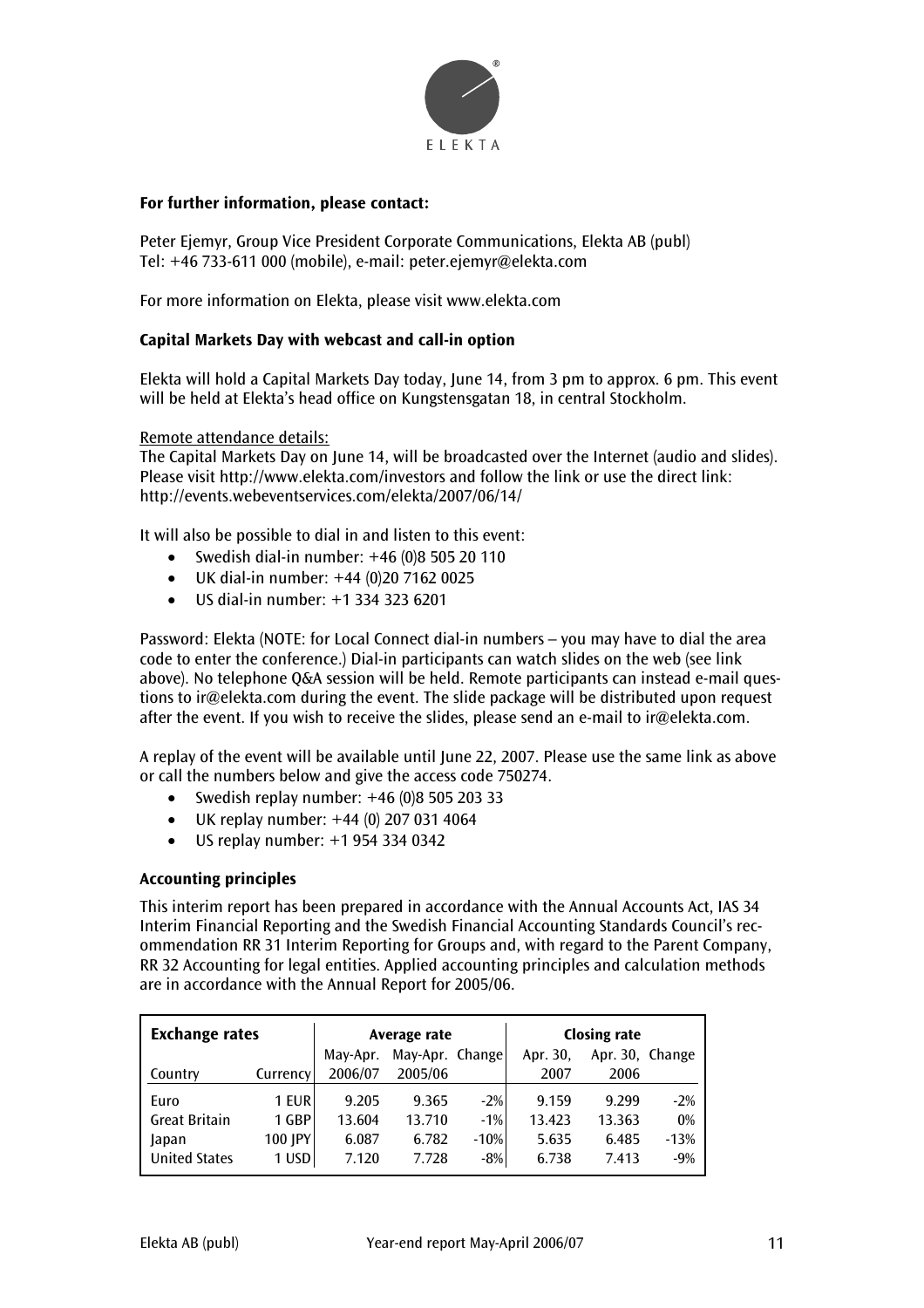

## **INCOME STATEMENT**

|                                                                                                                                                                  | 3 months<br>Feb. - Apr.         | 3 months<br>Feb. - Apr.            | 12 months<br>May - Apr.          | 12 months<br>May - Apr.             |
|------------------------------------------------------------------------------------------------------------------------------------------------------------------|---------------------------------|------------------------------------|----------------------------------|-------------------------------------|
| <b>SEK M</b>                                                                                                                                                     | 2006/07                         | 2005/06                            | 2006/07                          | 2005/06                             |
| Net sales<br>Cost of products sold                                                                                                                               | 1,443<br>$-841$                 | 1,384<br>$-807$                    | 4,525<br>$-2,648$                | 4,421<br>$-2,579$                   |
| Gross income                                                                                                                                                     | 602                             | 577                                | 1,877                            | 1,842                               |
| Selling expenses<br>Administrative expenses<br>R&D expenses<br>Exchange differences in operation                                                                 | $-163$<br>$-105$<br>$-97$<br>26 | $-166$<br>$-109$<br>$-87$<br>$-14$ | $-613$<br>$-430$<br>$-360$<br>35 | $-640$<br>$-397$<br>$-317$<br>$-35$ |
| <b>Operating profit</b>                                                                                                                                          | 263                             | 201                                | 509                              | 453                                 |
| Result from participations<br>in associated companies<br>Interest income<br>Interest expenses<br>Financial exchange differences                                  | $-2$<br>12<br>$-19$<br>- 1      | 2<br>11<br>- 15<br>0               | 17<br>46<br>$-71$<br>6           | 15<br>28<br>$-59$<br>7              |
| <b>Income after financial items</b><br>Taxes                                                                                                                     | 253<br>$-90$                    | 199<br>$-62$                       | 507<br>$-161$                    | 444<br>$-140$                       |
| <b>Net income</b>                                                                                                                                                | 163                             | 137                                | 346                              | 304                                 |
| Attributable to<br><b>Parent Company shareholders</b><br><b>Minority shareholders</b><br>Earnings per share before dilution<br>Earnings per share after dilution | 164<br>- 1<br>1.76<br>1.75      | 137<br>0<br>1.46<br>1.45           | 348<br>- 2<br>3.72<br>3.70       | 304<br>$\bf{0}$<br>3.23<br>3.21     |
| <b>CASH FLOW</b>                                                                                                                                                 |                                 |                                    |                                  |                                     |
| Operating cash flow<br>Change in working capital                                                                                                                 | 244<br>4                        | 193<br>131                         | 485<br>$-335$                    | 457<br>41                           |
| Cash flow from operating activities                                                                                                                              | 248                             | 324                                | 150                              | 498                                 |
| <b>Investments and disposals</b>                                                                                                                                 | $-31$                           | $-29$                              | $-257$                           | $-340$                              |
| <b>Cash flow after investments</b>                                                                                                                               | 217                             | 295                                | $-107$                           | 158                                 |
| <b>External financing</b>                                                                                                                                        | $-122$                          | 14                                 | $-373$                           | 67                                  |
| Change in liquid funds                                                                                                                                           | $90\,$                          | 306                                | $-497$                           | 237                                 |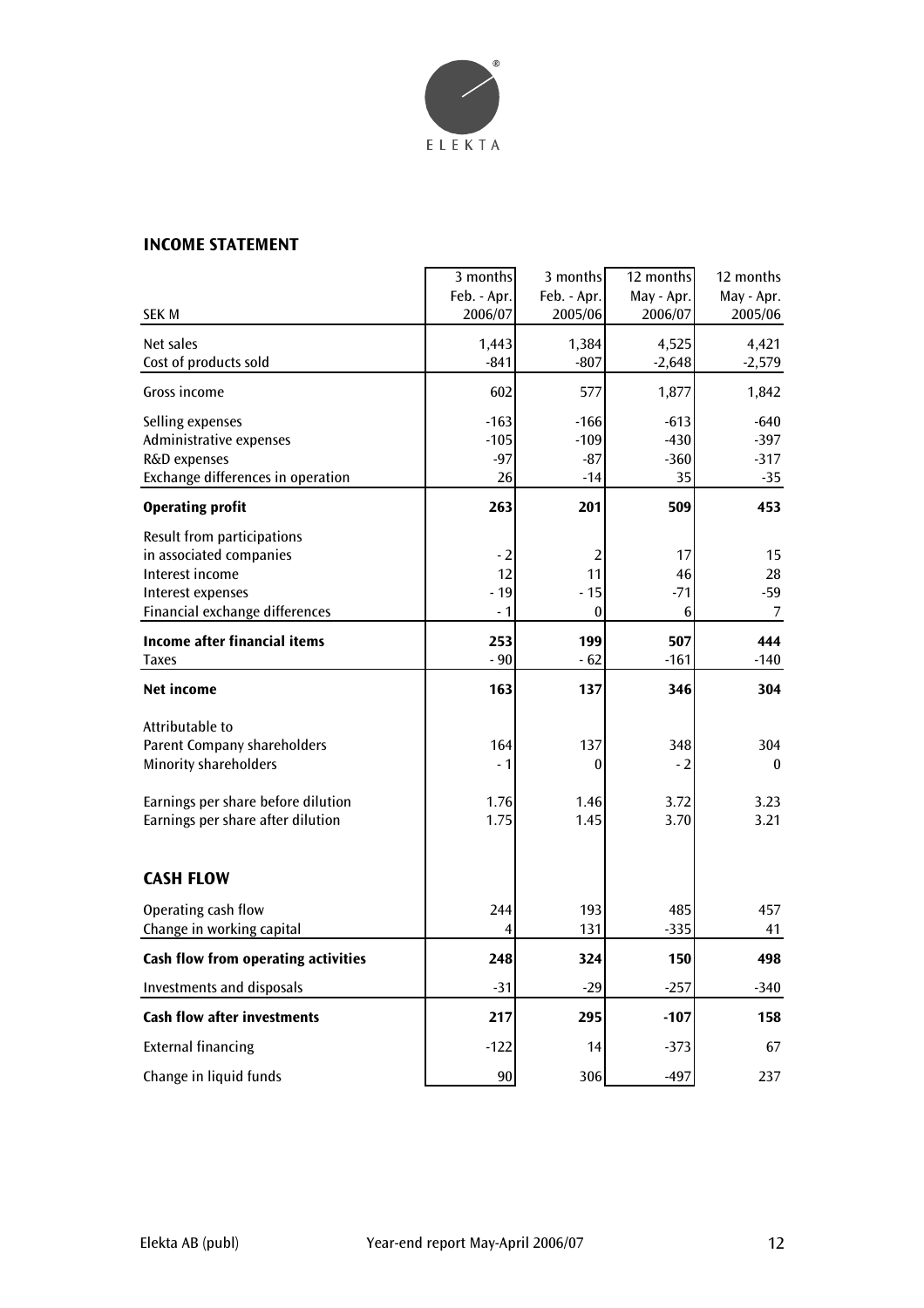

## **BALANCE SHEET**

|                                        | Apr. 30, | Apr. 30, |
|----------------------------------------|----------|----------|
| SEK M                                  | 2007     | 2006     |
| Intangible assets                      | 2,198    | 2,182    |
| Tangible fixed assets                  | 252      | 230      |
| <b>Financial fixed assets</b>          | 32       | 26       |
| Inventories                            | 423      | 364      |
| <b>Receivables</b>                     | 1,967    | 1,501    |
| Liquid assets                          | 484      | 981      |
| <b>Total assets</b>                    | 5,356    | 5,284    |
| Shareholders' equity                   | 1,863    | 1,868    |
| <b>Provisions</b>                      | 323      | 322      |
| Interest-bearing liabilities           | 987      | 1,091    |
| Interest-free liabilities              | 2,183    | 2,003    |
| Total shareholders' equity, provisions |          |          |
| and liabilities                        | 5,356    | 5,284    |
| Assets pledged                         | 9        | 35       |
| <b>Contingent liabilities</b>          | 89       | 127      |

# **CHANGES IN SHAREHOLDERS' EQUITY**

|                                        | Apr. 30, | Apr. 30, |
|----------------------------------------|----------|----------|
| <b>SEK M</b>                           | 2007     | 2006     |
| Opening balance                        | 1,868    | 1,694    |
| Changed accounting principle           |          | 11       |
| <b>IFRS 2 cost and deferred tax</b>    | 18       | 25       |
| IAS 39 unrealized cash flow hedges     | 6        | $-3$     |
| <b>Translation differences</b>         | $-106$   | 25       |
| Net income                             | 346      | 304      |
| Option premiums and warrants exercised | 16       | 19       |
| Repurchase of shares                   | $-200$   |          |
| Dividend                               | $-93$    | $-207$   |
| Minority's capital contribution        |          |          |
| Closing balance                        | 1,863    | 1,868    |